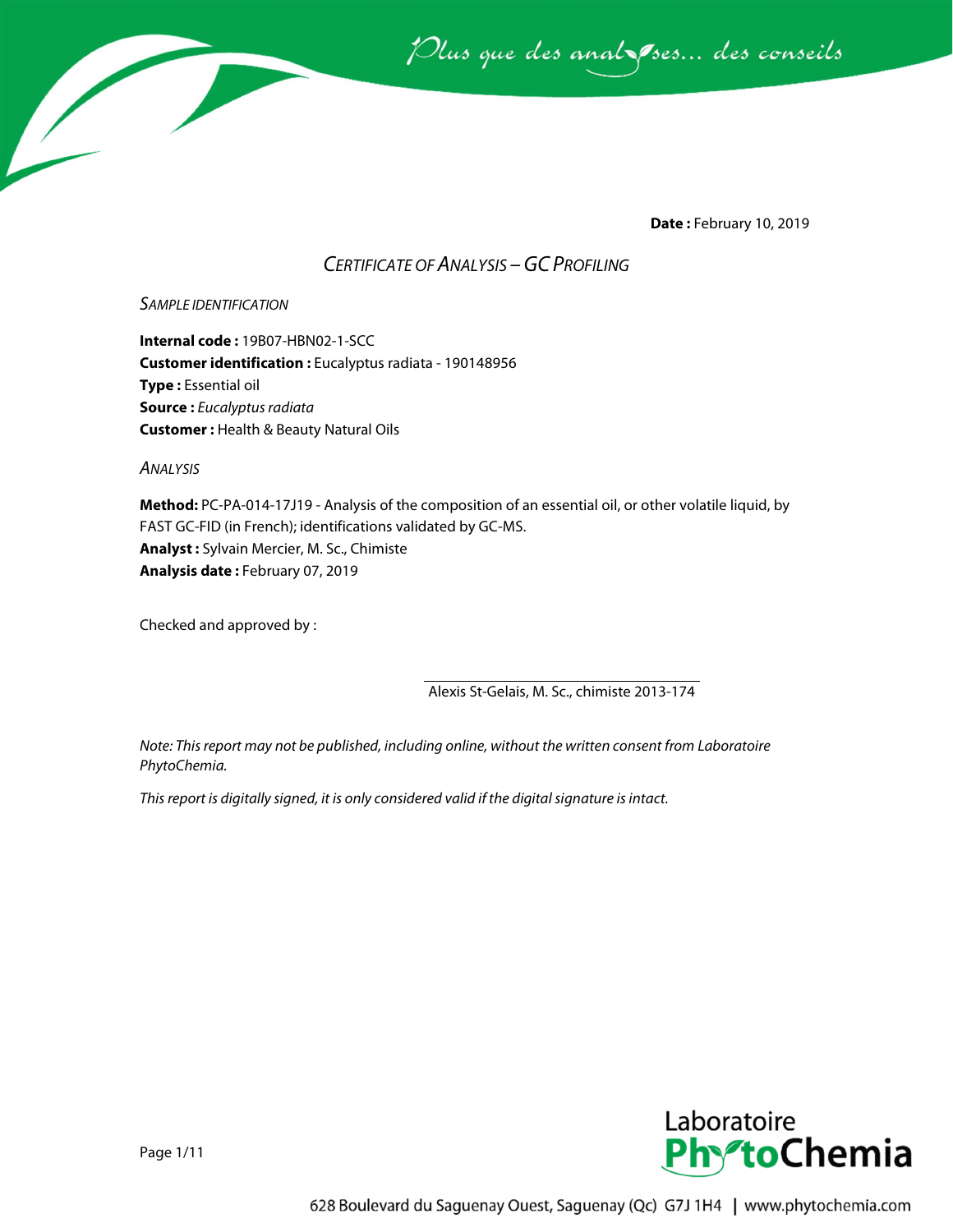#### *PHYSICOCHEMICAL DATA*

**Physical aspect:** Faintly yellow liquid **Refractive index:** 1.4653 ± 0.0003 (20 °C)

*CONCLUSION*

No adulterant, contaminant or diluent has been detected using this method.



**PhytoChemia**<br>*PhytoChemia*<br>*Plus que des analyses... des conseils*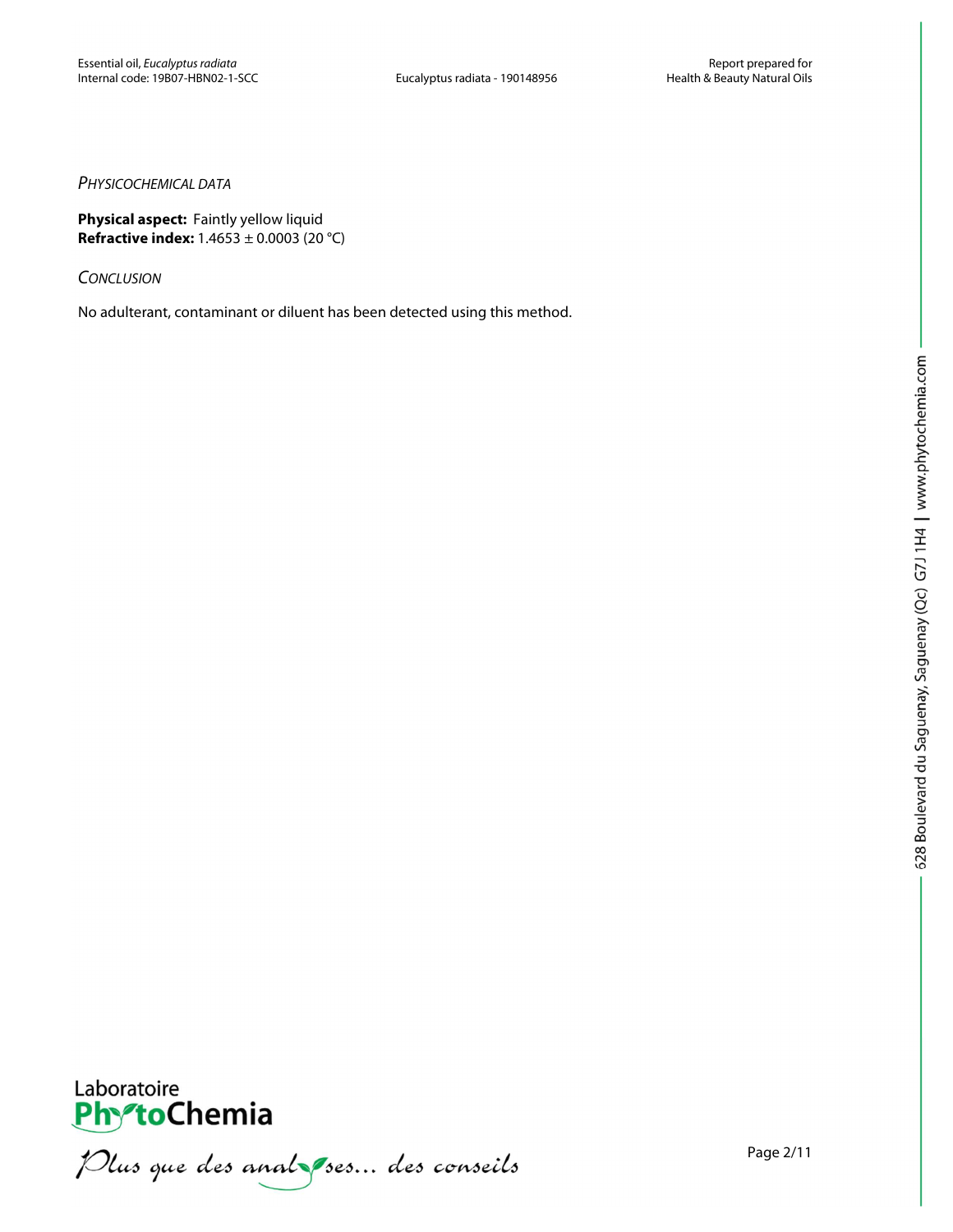#### *ANALYSIS SUMMARY*

| Identification             | DB-5 (%)     | <b>DB-WAX (%)</b> | <b>Classe</b>          |
|----------------------------|--------------|-------------------|------------------------|
| Isovaleral                 | tr           | tr                | Aliphatic aldehyde     |
| a-Thujene                  | 0.02         | 0.01              | Monoterpene            |
| a-Pinene                   | 0.77         | 0.76              | Monoterpene            |
| Camphene                   | $0.02*$      | 0.01              | Monoterpene            |
| a-Fenchene                 | $[0.02]*$    | tr                | Monoterpene            |
| Thuja-2,4(10)-diene        | 0.01         | $0.27*$           | Monoterpene            |
| Sabinene                   | 0.55         | $[0.27]^{*}$      | Monoterpene            |
| β-Pinene                   | [0.55]       | 0.26              | Monoterpene            |
| Unknown                    | 0.01         |                   | Unknown                |
| Myrcene                    | 0.59         | 0.56              | Monoterpene            |
| a-Phellandrene             | $0.89*$      | 0.83              | Monoterpene            |
| Pseudolimonene             | $[0.89]^{*}$ | 0.02              | Monoterpene            |
| ∆3-Carene                  | 0.03         | 0.02              | Monoterpene            |
| a-Terpinene                | 0.24         | 0.24              | Monoterpene            |
| para-Cymene                | 3.54         | 4.10              | Monoterpene            |
| Limonene                   | 73.14*       | 7.81              | Monoterpene            |
| 1,8-Cineole                | $[73.14]$ *  | 64.86             | Monoterpenic ether     |
| $(Z)-\beta$ -Ocimene       | 0.10         | 0.08              | Monoterpene            |
| $(E)$ -β-Ocimene           | 0.03         | 0.03              | Monoterpene            |
| γ-Terpinene                | 0.94         | 1.00              | Monoterpene            |
| cis-Sabinene hydrate       | 0.01         | 0.01              | Monoterpenic alcohol   |
| Terpinolene                | $0.04*$      | 0.02              | Monoterpene            |
| para-Cymenene              | $[0.04]*$    | 0.01              | Monoterpene            |
| trans-Sabinene hydrate     | 0.01         | 0.01              | Monoterpenic alcohol   |
| Linalool                   | 0.02         | 0.03              | Monoterpenic alcohol   |
| Unknown                    | 0.01         | 0.02              | Unknown                |
| endo-Fenchol               | 0.04         | $0.04*$           | Monoterpenic alcohol   |
| cis-para-Menth-2-en-1-ol   | 0.01         | 0.02              | Monoterpenic alcohol   |
| trans-Pinocarveol          | 0.08         | $0.12*$           | Monoterpenic alcohol   |
| trans-para-Menth-2-en-1-ol | 0.02         | 0.02              | Monoterpenic alcohol   |
| Citronellal                | 0.01         | 0.01              | Monoterpenic aldehyde  |
| Borneol                    | 0.17         | $10.55*$          | Monoterpenic alcohol   |
| δ-Terpineol                | 0.61         | $0.68*$           | Monoterpenic alcohol   |
| Isopinocamphone            | 0.01         | 0.01              | Monoterpenic ketone    |
| Terpinen-4-ol              | 0.80         | 0.67              | Monoterpenic alcohol   |
| 4-Methylacetophenone       | 0.04         | $0.05*$           | Simple phenolic        |
| Cryptone                   | 0.05         | $[0.12]$ *        | Normonoterpenic ketone |
| para-Cymen-8-ol            | 0.12         | 0.11              | Monoterpenic alcohol   |
| a-Terpineol                | 10.84*       | $[10.55]^{*}$     | Monoterpenic alcohol   |
| trans-Isocarveol           | $[10.84]$ *  | 0.39              | Monoterpenic alcohol   |
| Myrtenol                   | 0.11         | 0.08              | Monoterpenic alcohol   |
| a-Phellandrene epoxide     | 0.13         | 0.09              | Monoterpenic ether     |
| Verbenone                  | 0.06         | 0.07              | Monoterpenic ketone    |
| trans-Piperitol            | 0.02         | 0.07              | Monoterpenic alcohol   |
| Unknown                    | 0.03         |                   | Oxygenated monoterpene |
| trans-Carveol              | 0.04         | 0.04              | Monoterpenic alcohol   |
| exo-2-Hydroxycineole       | 0.02         | $0.13*$           | Monoterpenic alcohol   |
| cis-Isocarveol             | 0.11         | $[0.13]$ *        | Monoterpenic alcohol   |

Laboratoire<br>**PhytoChemia**<br>*Plus que des anal ses... des conseils*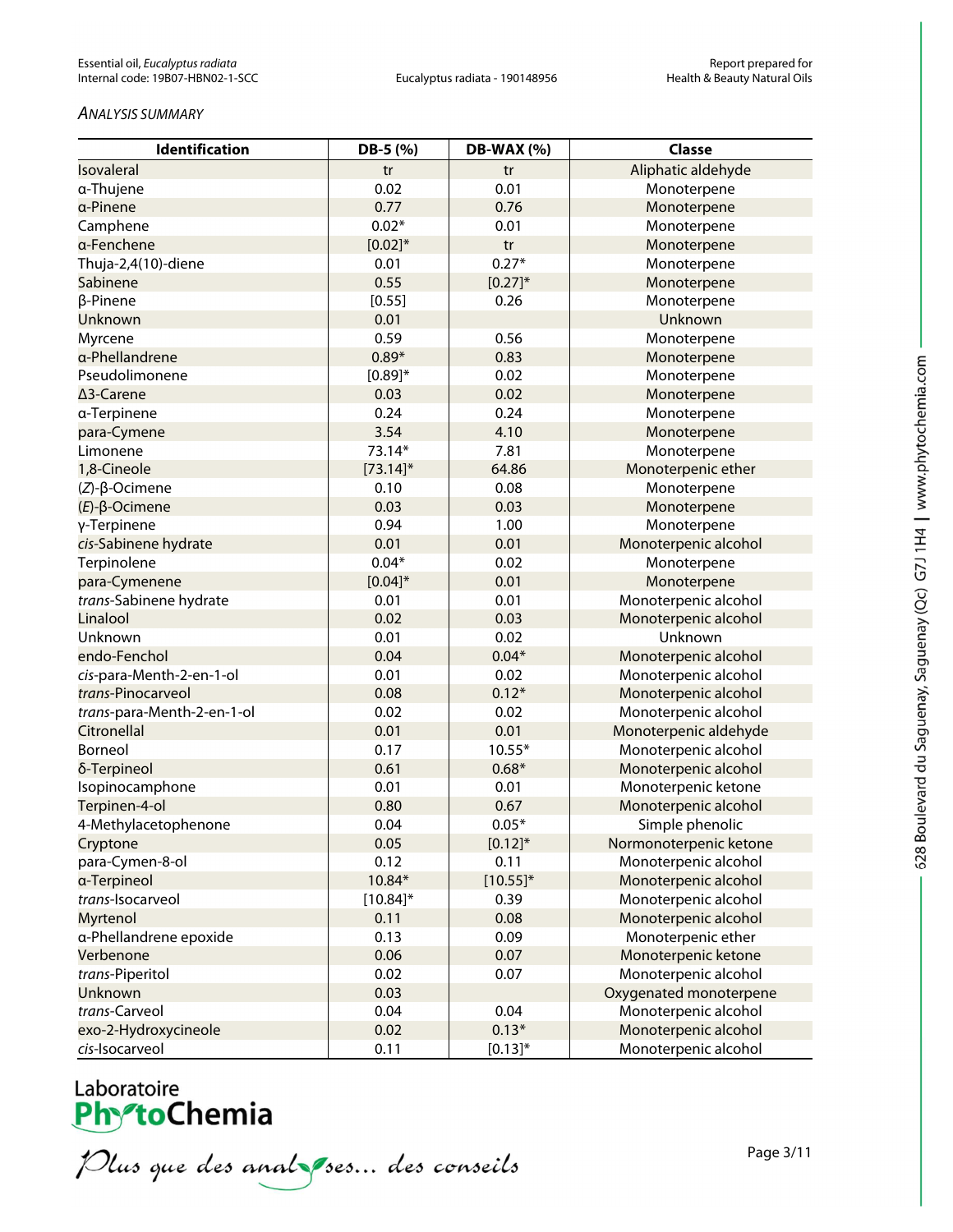| Nerol                      | 0.06         | 0.06         | Monoterpenic alcohol   |
|----------------------------|--------------|--------------|------------------------|
| Citronellol                | 0.02         | 0.04         | Monoterpenic alcohol   |
| <b>Neral</b>               | $0.10*$      | $[0.68]^{*}$ | Monoterpenic aldehyde  |
| Carvone                    | $[0.10]$ *   | 0.07         | Monoterpenic ketone    |
| Piperitone                 | 0.10         | 0.10         | Monoterpenic ketone    |
| Unknown                    | 0.02         | 0.03         | Unknown                |
| Geraniol                   | 0.09         | $[0.13]^{*}$ | Monoterpenic alcohol   |
| trans-Ascaridole glycol    | 0.02         | 0.02         | Monoterpenic alcohol   |
| Geranial                   | 0.04         | $0.31*$      | Monoterpenic aldehyde  |
| Bornyl acetate             | 0.01         | 0.01         | Monoterpenic ester     |
| cis-Ascaridole glycol?     | 0.01         | 0.03         | Monoterpenic alcohol   |
| Unknown                    | 0.01         |              | Unknown                |
| Unknown                    | 0.02         |              | Oxygenated monoterpene |
| Unknown                    | 0.01         |              | Unknown                |
| δ-Terpinyl acetate         | 0.01         | 0.01         | Monoterpenic ester     |
| Unknown                    | 0.01         | 0.02         | Unknown                |
| Unknown                    | $0.06*$      |              | Unknown                |
| Unknown                    | $[0.06]$ *   | 0.02         | Monoterpenic alcohol   |
| δ-Elemene                  | 0.25         | 0.25         | Sesquiterpene          |
| Limonene trans-glycol      | 0.01         | 0.01         | Monoterpenic alcohol   |
| a-Terpinyl acetate         | 0.05         | 0.15         | Monoterpenic ester     |
| Isoledene                  | 0.17         | 0.15         | Sesquiterpene          |
| a-Copaene                  | 0.12         | 0.14         | Sesquiterpene          |
| Methyl (E)-cinnamate       | 0.02         | 0.01         | Phenylpropanoid ester  |
| Geranyl acetate            | $0.07*$      | 0.03         | Monoterpenic ester     |
| β-Cubebene                 | $[0.07]^{*}$ | 0.01         | Sesquiterpene          |
| Unknown                    | 0.02         |              | Sesquiterpene          |
| a-Gurjunene                | 0.22         | 0.21         | Sesquiterpene          |
| β-Caryophyllene            | 1.09         | $1.12*$      | Sesquiterpene          |
| γ-Maaliene                 | 0.02         | $[1.12]$ *   | Sesquiterpene          |
| 8-Hydroxycarvotanacetone   | 0.01         | 0.01         | Monoterpenic alcohol   |
| β-Gurjunene                | 0.02         | $[0.04]$ *   | Sesquiterpene          |
| Aromadendrene              | 0.28         | 0.27         | Sesquiterpene          |
| a-Humulene                 | 0.53         | 0.52         | Sesquiterpene          |
| allo-Aromadendrene         | $0.12*$      | $0.14*$      | Sesquiterpene          |
| Unknown                    | $[0.12]$ *   | $[0.14]$ *   | Sesquiterpene          |
| Unknown                    | 0.15         |              | Sesquiterpene          |
| β-Selinene                 | 0.03         | 0.04         | Sesquiterpene          |
| Phenylethyl isovalerate    | 0.02         | 0.01         | Phenolic ester         |
| Bicyclogermacrene          | $0.39*$      | $[0.31]$ *   | Sesquiterpene          |
| Viridiflorene              | $[0.39]^{*}$ | 0.14         | Sesquiterpene          |
| γ-Cadinene                 | 0.01         | $[0.05]^{*}$ | Sesquiterpene          |
| δ-Cadinene                 | 0.03         | $[0.05]$ *   | Sesquiterpene          |
| Isocaryophyllene epoxide B | 0.02         | 0.02         | Sesquiterpenic ether   |
| Spathulenol                | 0.06         | 0.07         | Sesquiterpenic alcohol |
| Caryophyllene oxide        | 0.02         | 0.02         | Sesquiterpenic ether   |
| Globulol                   | 0.04         | 0.05         | Sesquiterpenic alcohol |
| Viridiflorol               | 0.01         | 0.02         | Sesquiterpenic alcohol |
| Cubeban-11-ol              | 0.01         | 0.01         | Sesquiterpenic alcohol |
| Eudesm-5-en-11-ol          | 0.01         | 0.01         | Sesquiterpenic alcohol |
| y-Eudesmol                 | 0.02         | 0.01         | Sesquiterpenic alcohol |
| Isospathulenol             | 0.02         | 0.04         | Sesquiterpenic alcohol |

Isospannichs<br> **PhytoChemia**<br>
Plus que des analyses... des conseils

Page 4/11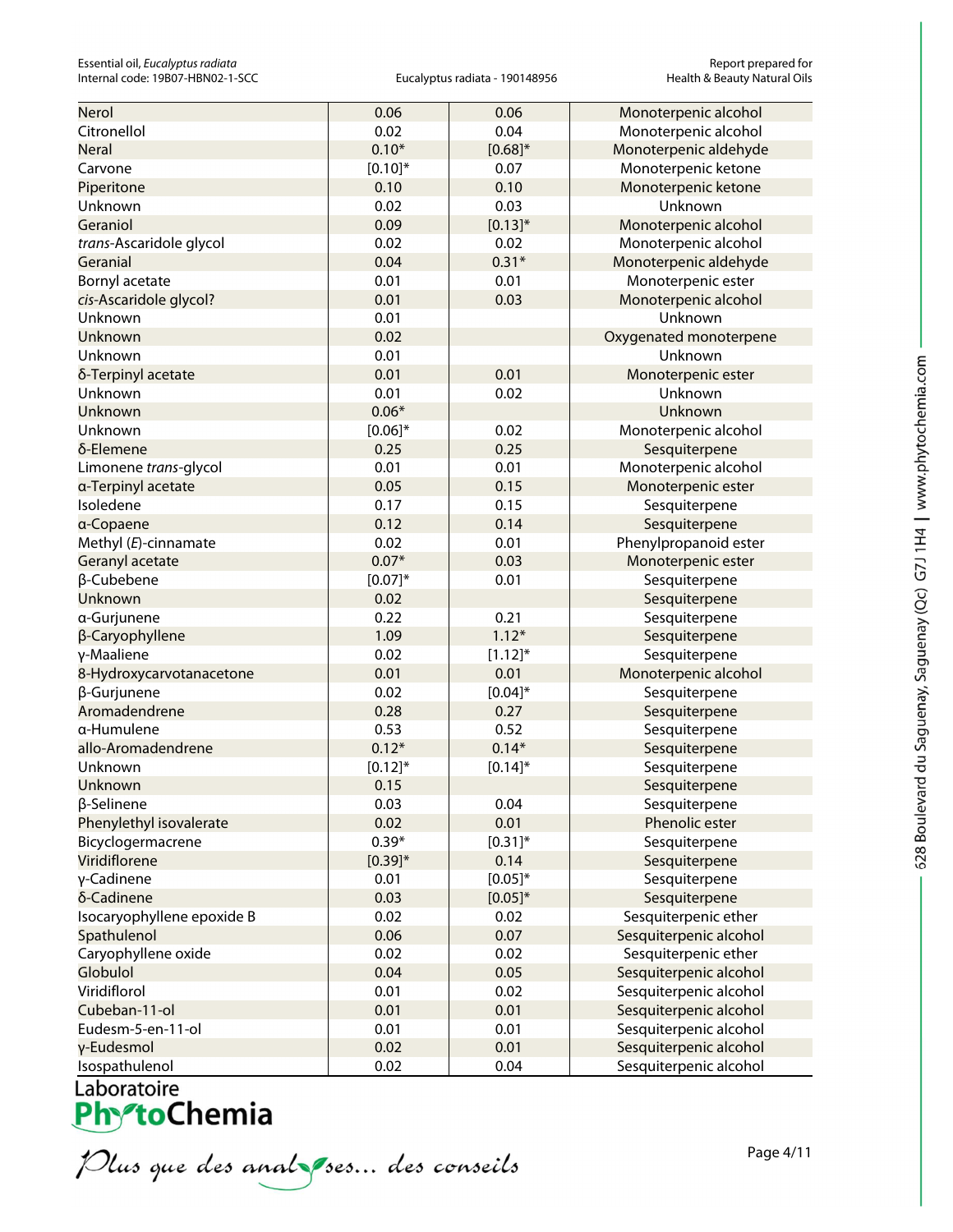| β-Eudesmol              | 0.02   | 0.02   | Sesquiterpenic alcohol |
|-------------------------|--------|--------|------------------------|
| <b>Total identified</b> | 98.46% | 98.18% |                        |

\*: Two or more compounds are coeluting on this column

[xx]: Duplicate percentage due to coelutions, not taken account in the identified total

tr: The compound has been detected below 0.005% of total signal.

Note: no correction factor was applied



Plus que des analzes... des conseils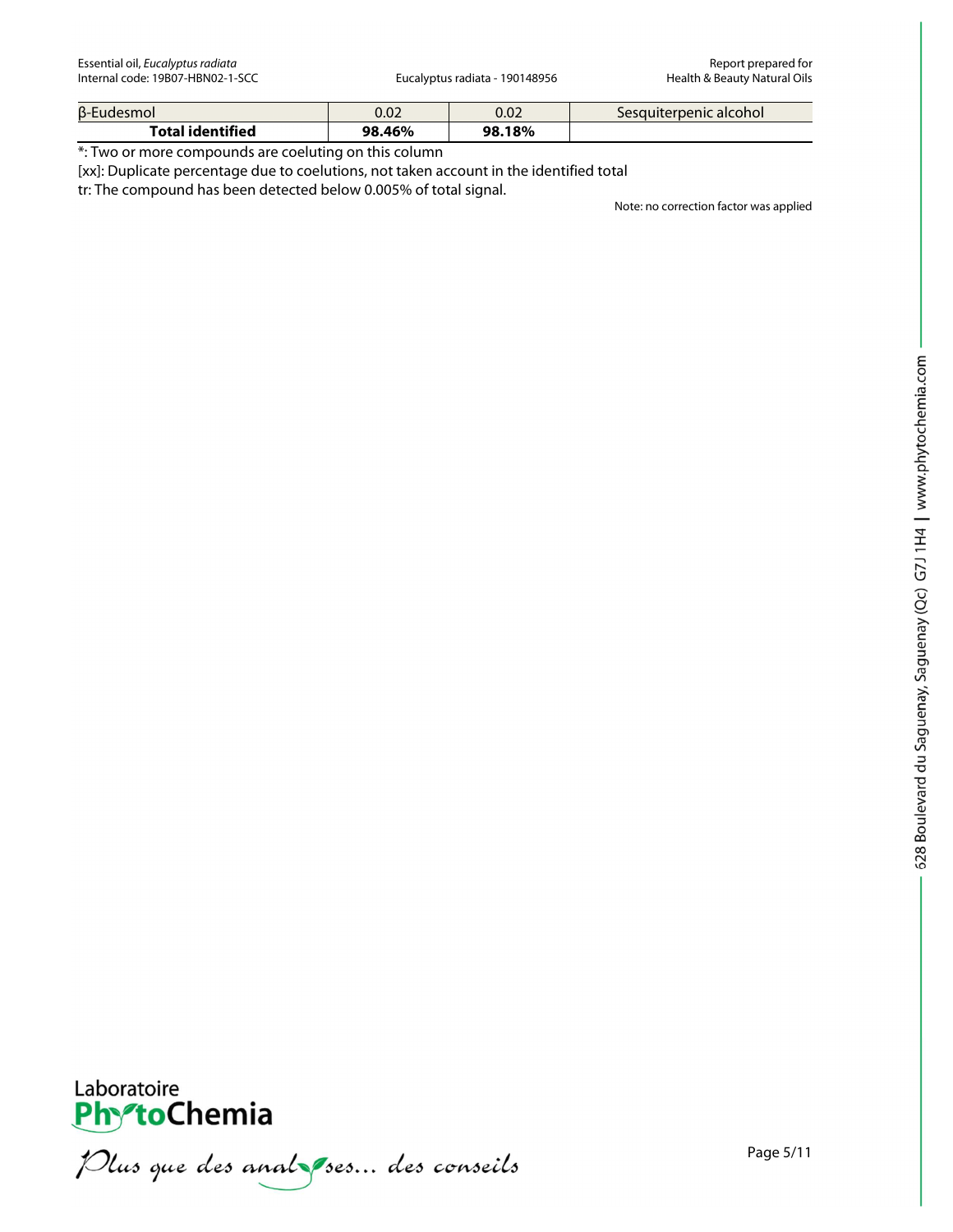## This page was intentionally left blank. The following pages present the complete data of the analysis.



Plus que des analzes... des conseils

Page 6/11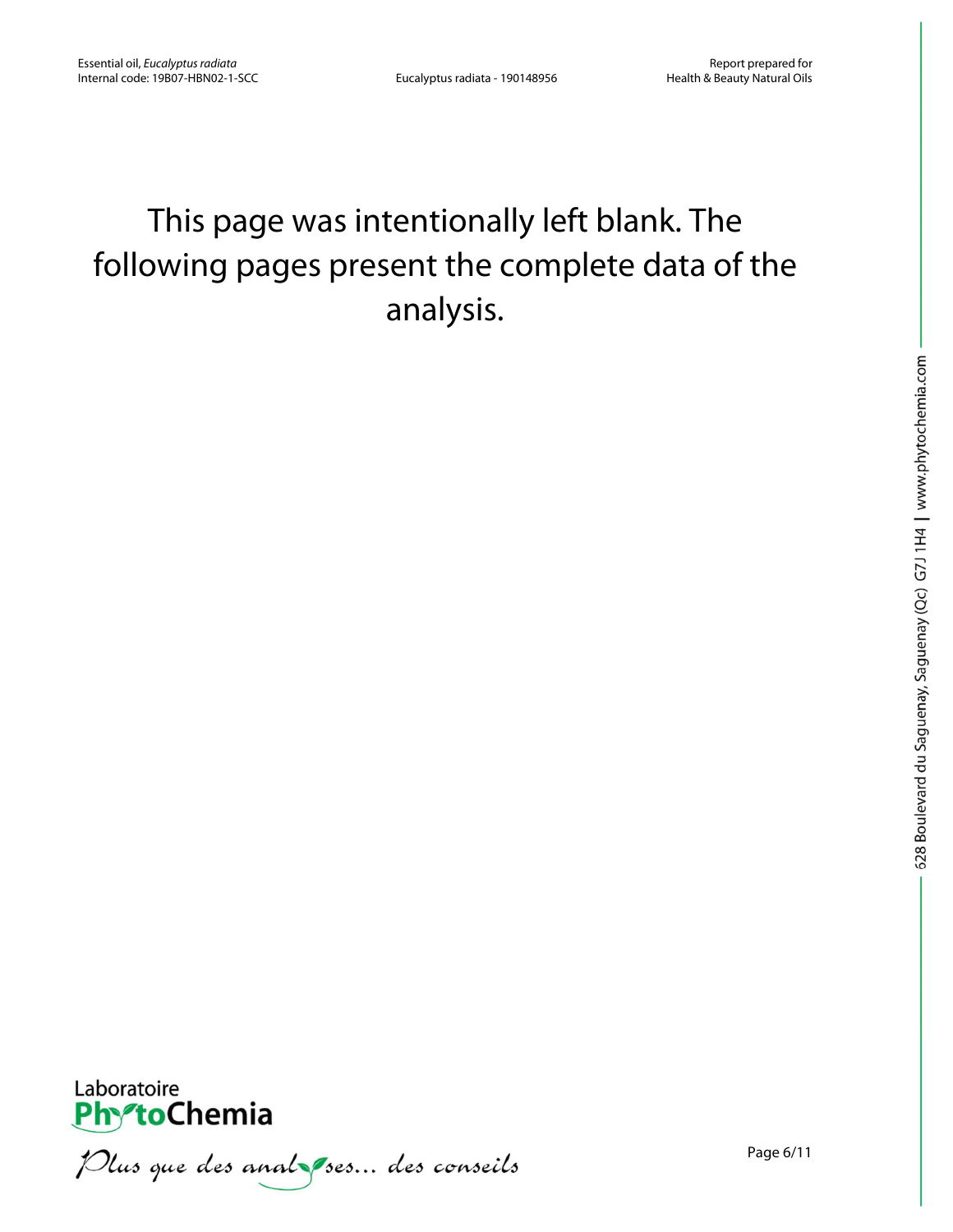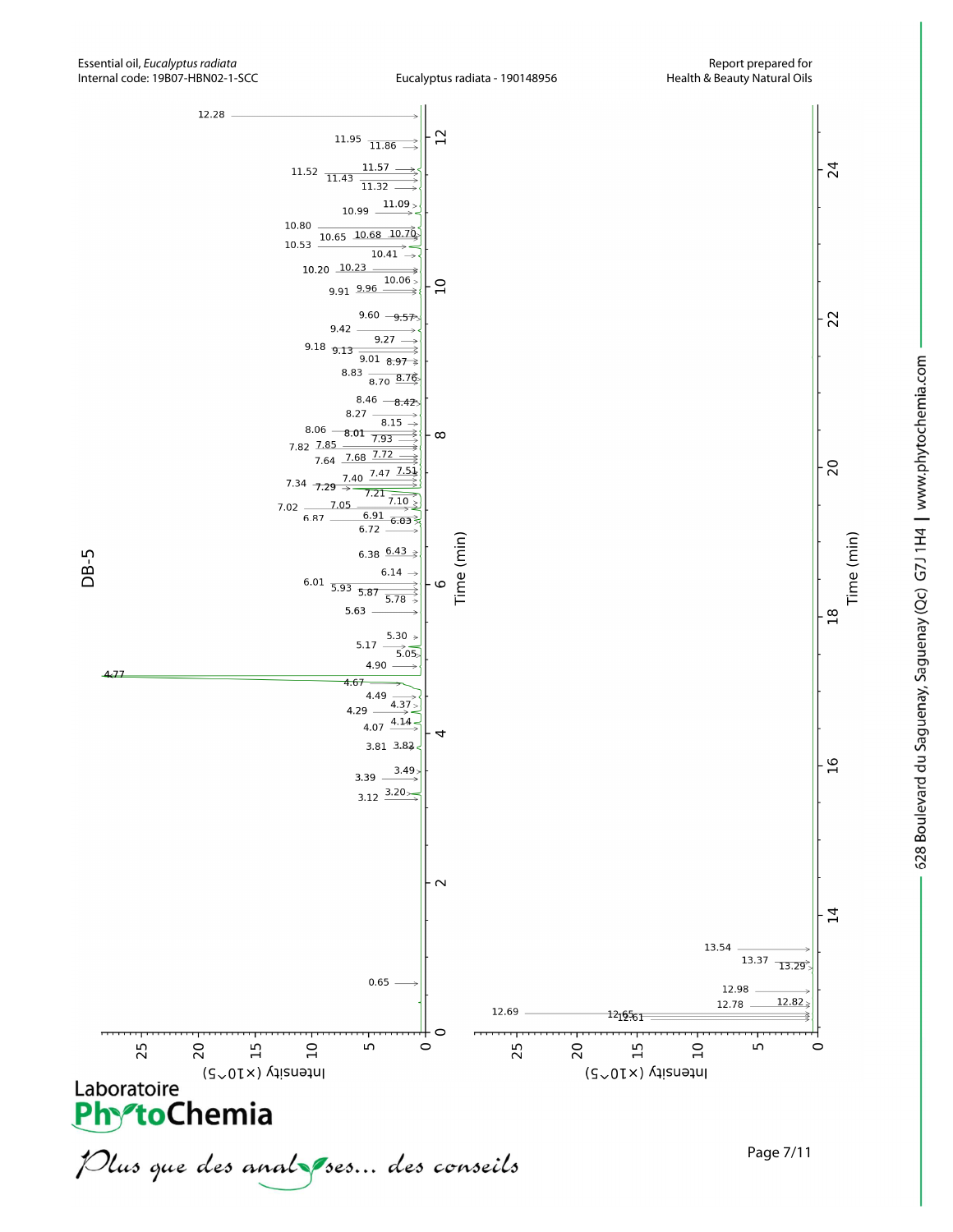

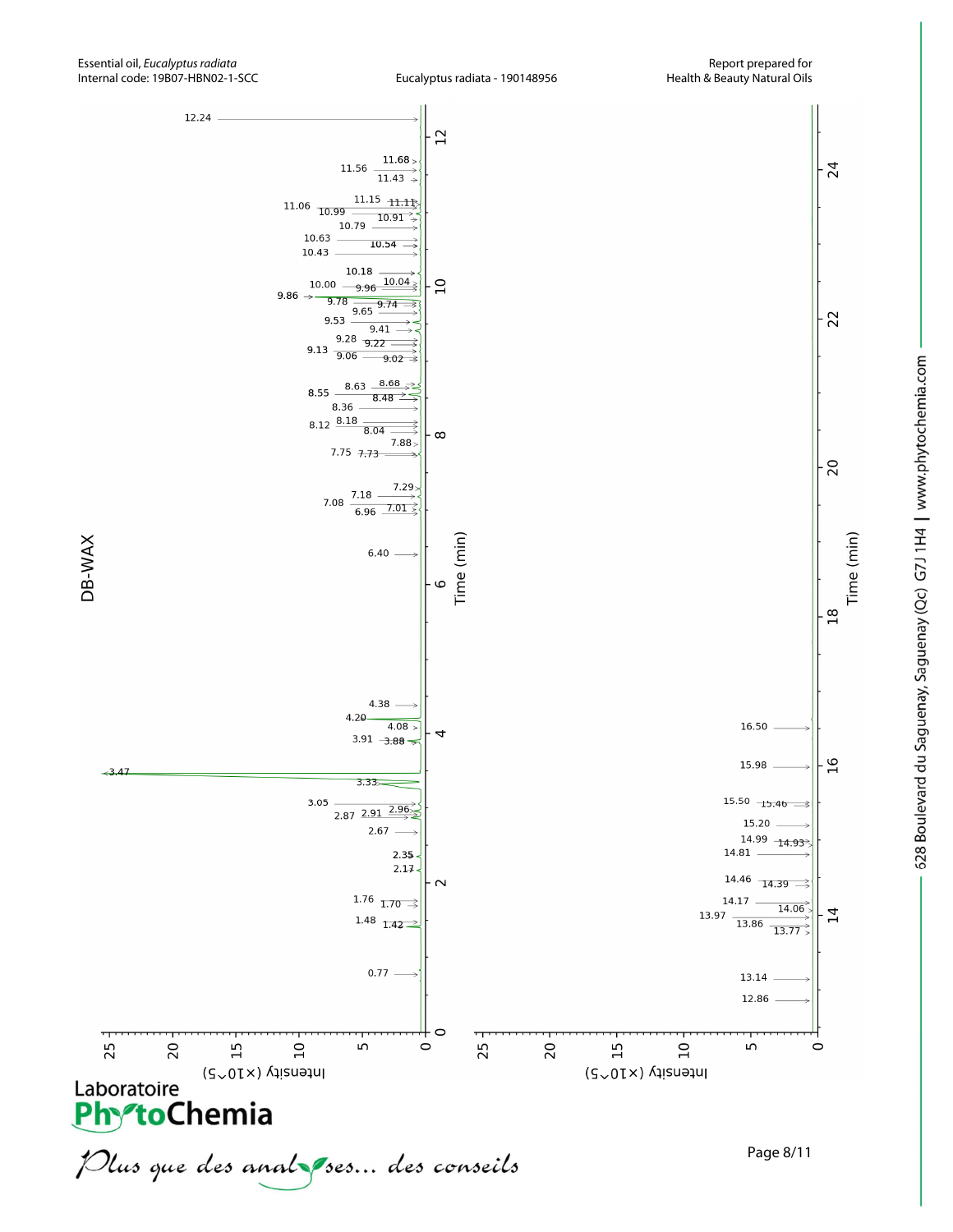#### *FULL ANALYSIS DATA*

| <b>Identification</b>                                                     | <b>Column DB-5</b> |      |         | <b>Column DB-WAX</b> |      |         |  |
|---------------------------------------------------------------------------|--------------------|------|---------|----------------------|------|---------|--|
|                                                                           | R.T                | R.I  | $\%$    | R.T                  | R.I  | $\%$    |  |
| Isovaleral                                                                | 0.65               | 640  | tr      | 0.77                 | 887  | tr      |  |
| a-Thujene                                                                 | 3.12               | 923  | 0.02    | 1.48                 | 1002 | 0.01    |  |
| a-Pinene                                                                  | 3.20               | 928  | 0.77    | 1.42                 | 993  | 0.76    |  |
| Camphene                                                                  | $3.39*$            | 941  | 0.02    | 1.76                 | 1028 | 0.01    |  |
| a-Fenchene                                                                | $3.39*$            | 941  | [0.02]  | 1.70                 | 1022 | tr      |  |
| Thuja-2,4(10)-diene                                                       | 3.49               | 947  | 0.01    | $2.35*$              | 1084 | 0.27    |  |
| Sabinene                                                                  | $3.81+$            | 968  | 0.55    | $2.35*$              | 1084 | [0.27]  |  |
| $\beta$ -Pinene                                                           | $3.82+$            | 969  | [0.55]  | 2.17                 | 1067 | 0.26    |  |
| Unknown [m/z 67, 68<br>(95), 43 (73), 94 (65), 79<br>$(54)$ , 41 $(50)$ ] | 4.07               | 985  | 0.01    |                      |      |         |  |
| <b>Myrcene</b>                                                            | 4.14               | 990  | 0.59    | 2.96                 | 1134 | 0.56    |  |
| a-Phellandrene                                                            | $4.29*$            | 999  | 0.89    | 2.87                 | 1127 | 0.83    |  |
| Pseudolimonene                                                            | $4.29*$            | 999  | [0.89]  | 2.91                 | 1130 | 0.02    |  |
| ∆3-Carene                                                                 | 4.37               | 1005 | 0.03    | 2.67                 | 1112 | 0.02    |  |
| a-Terpinene                                                               | 4.49               | 1012 | 0.24    | 3.05                 | 1142 | 0.24    |  |
| para-Cymene                                                               | 4.67               | 1023 | 3.54    | 4.20                 | 1232 | 4.10    |  |
| Limonene                                                                  | $4.77*$            | 1030 | 73.14   | 3.33                 | 1164 | 7.81    |  |
| 1,8-Cineole                                                               | $4.77*$            | 1030 | [73.14] | 3.47                 | 1175 | 64.86   |  |
| $(Z)$ - $\beta$ -Ocimene                                                  | 4.90               | 1038 | 0.10    | 3.88                 | 1207 | 0.08    |  |
| $(E)$ -β-Ocimene                                                          | 5.05               | 1047 | 0.03    | 4.08                 | 1223 | 0.03    |  |
| γ-Terpinene                                                               | 5.17               | 1055 | 0.94    | 3.91                 | 1210 | 1.00    |  |
| cis-Sabinene hydrate                                                      | 5.30               | 1062 | 0.01    | 6.96                 | 1424 | 0.01    |  |
| Terpinolene                                                               | $5.63*$            | 1083 | 0.04    | 4.38                 | 1246 | 0.02    |  |
| para-Cymenene                                                             | $5.63*$            | 1083 | [0.04]  | 6.40                 | 1382 | 0.01    |  |
| trans-Sabinene hydrate                                                    | 5.78               | 1093 | 0.01    | 8.04                 | 1507 | 0.01    |  |
| Linalool                                                                  | 5.87               | 1098 | 0.02    | 8.12                 | 1513 | 0.03    |  |
| Unknown [m/z 43, 59<br>(37), 79 (33), 91 (32), 119<br>(31)                | 5.93               | 1102 | 0.01    | 9.06                 | 1587 | 0.02    |  |
| endo-Fenchol                                                              | 6.01               | 1107 | 0.04    | $8.48*$              | 1542 | 0.04    |  |
| cis-para-Menth-2-en-1-ol                                                  | 6.14               | 1116 | 0.01    | 8.18                 | 1518 | 0.02    |  |
| trans-Pinocarveol                                                         | 6.38               | 1131 | 0.08    | $9.22*$              | 1600 | 0.12    |  |
| trans-para-Menth-2-en-<br>$1$ -ol                                         | 6.43               | 1134 | 0.02    | 9.02                 | 1584 | 0.02    |  |
| Citronellal                                                               | 6.72               | 1152 | 0.01    | 7.08                 | 1434 | 0.01    |  |
| <b>Borneol</b>                                                            | 6.83               | 1160 | 0.17    | $9.86*$              | 1653 | 10.55   |  |
| δ-Terpineol                                                               | 6.87               | 1162 | 0.61    | $9.53*$              | 1625 | 0.68    |  |
| Isopinocamphone                                                           | 6.91               | 1165 | 0.01    | 7.73                 | 1483 | 0.01    |  |
| Terpinen-4-ol                                                             | 7.02               | 1172 | 0.80    | 8.63                 | 1554 | 0.67    |  |
| 4-Methylacetophenone                                                      | 7.05               | 1174 | 0.04    | 10.54*               | 1709 | 0.05    |  |
| Cryptone                                                                  | 7.10               | 1177 | 0.05    | $9.22*$              | 1600 | [0.12]  |  |
| para-Cymen-8-ol                                                           | 7.20               | 1184 | 0.12    | 11.56                | 1797 | 0.11    |  |
| a-Terpineol                                                               | $7.29*$            | 1189 | 10.84   | $9.86*$              | 1653 | [10.55] |  |
| trans-Isocarveol                                                          | $7.29*$            | 1189 | [10.84] | 10.99                | 1747 | 0.39    |  |
| Myrtenol                                                                  | 7.34               | 1192 | 0.11    | 10.91                | 1740 | 0.08    |  |
| a-Phellandrene epoxide                                                    | 7.40               | 1196 | 0.13    | 11.06                | 1754 | 0.09    |  |
| Verbenone                                                                 | 7.47               | 1201 | 0.06    | 9.65                 | 1635 | 0.07    |  |

# Laboratoire<br>**Phy<sup>s</sup>toChemia**

Plus que des analzes... des conseils

Page 9/11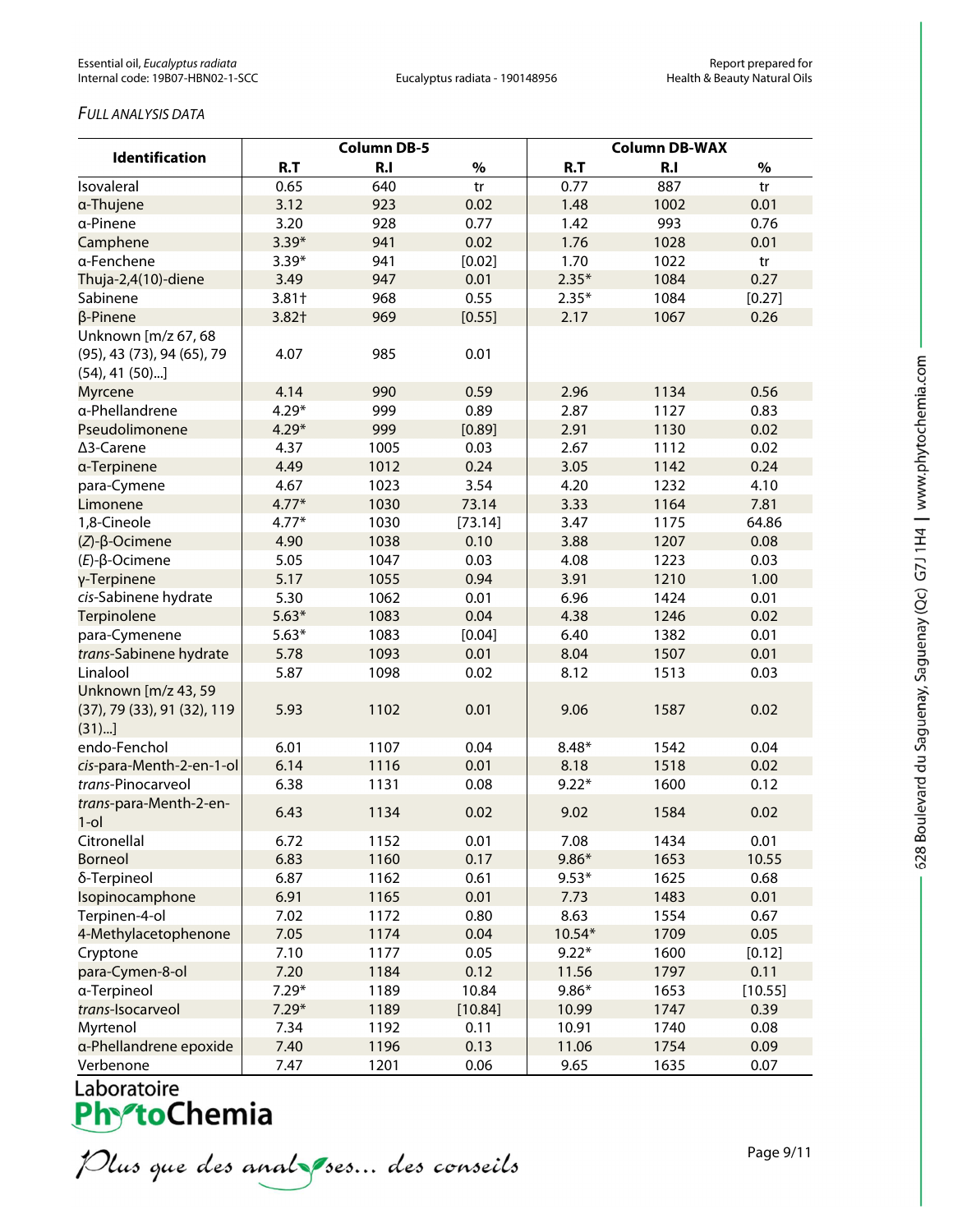| Essential oil, Eucalyptus radiata |
|-----------------------------------|
| Internal code: 19B07-HBN02-1-SCC  |

Eucalyptus radiata - 190148956

Essential oil, *Eucalyptus radiata* Report prepared for

| trans-Piperitol                                                                     | 7.51     | 1203 | 0.02   | 10.43    | 1700 | 0.07   |
|-------------------------------------------------------------------------------------|----------|------|--------|----------|------|--------|
| Unknown [m/z 107, 79                                                                |          |      |        |          |      |        |
| (99), 91 (57), 94 (54), 135<br>$(44)$ , 150 $(44)$ ]                                | 7.64     | 1212 | 0.03   |          |      |        |
| trans-Carveol                                                                       | 7.68     | 1215 | 0.04   | 11.43    | 1786 | 0.04   |
| exo-2-Hydroxycineole                                                                | 7.72     | 1218 | 0.02   | $11.68*$ | 1807 | 0.13   |
| cis-Isocarveol                                                                      | 7.82     | 1225 | 0.11   | $11.68*$ | 1807 | [0.13] |
| Nerol                                                                               | 7.85     | 1227 | 0.06   | 11.11    | 1758 | 0.06   |
| Citronellol                                                                         | 7.93     | 1232 | 0.02   | 10.79    | 1731 | 0.04   |
| Neral                                                                               | $8.01*$  | 1237 | 0.10   | $9.53*$  | 1625 | [0.68] |
| Carvone                                                                             | $8.01*$  | 1237 | [0.10] | 10.04    | 1668 | 0.07   |
| Piperitone                                                                          | 8.06     | 1240 | 0.10   | 9.96     | 1661 | 0.10   |
| Unknown [m/z 43, 97                                                                 |          |      |        |          |      |        |
| (69), 107 (46), 41 (28), 55<br>$(21)$ , 109 $(20)$ ]                                | 8.15     | 1247 | 0.02   | 11.15    | 1761 | 0.03   |
| Geraniol                                                                            | 8.27     | 1255 | 0.09   | $11.68*$ | 1807 | [0.13] |
| trans-Ascaridole glycol                                                             | 8.42     | 1265 | 0.02   | 14.17    | 2036 | 0.02   |
| Geranial                                                                            | 8.46     | 1268 | 0.04   | $10.18*$ | 1679 | 0.31   |
| <b>Bornyl acetate</b>                                                               | 8.70     | 1284 | 0.01   | 8.36     | 1532 | 0.01   |
| cis-Ascaridole glycol?                                                              | 8.76     | 1288 | 0.01   | 14.81    | 2098 | 0.03   |
| Unknown [m/z 95, 110<br>(95), 67 (31), 43 (29), 122<br>$(18), 41(14)$ ]             | 8.83     | 1293 | 0.01   |          |      |        |
| Unknown [m/z 59, 94<br>(99), 79 (68), 43 (32), 97<br>$(17) 137 (8)$ ]               | 9.01     | 1302 | 0.02   |          |      |        |
| Unknown [m/z 93, 43<br>(65), 79 (59), 91 (57), 107<br>$(55)$ , 135 $(49)$ ]         | 8.98     | 1303 | 0.01   |          |      |        |
| δ-Terpinyl acetate                                                                  | 9.13     | 1310 | 0.01   | 9.28     | 1605 | 0.01   |
| Unknown [m/z 111, 126<br>$(93)$ , 43 $(90)$ , 71 $(60)$ ]                           | 9.18     | 1313 | 0.01   | 15.20    | 2137 | 0.02   |
| Unknown [m/z 69, 41<br>(58), 114 (29), 43 (25), 83<br>$(24)$ , 123 $(20)$ ]         | $9.27*$  | 1320 | 0.06   |          |      |        |
| Unknown [m/z 97, 112<br>(92), 83 (62), 43 (44), 41<br>(25) 170? (4)]                | $9.27*$  | 1320 | [0.06] | 14.99    | 2116 | 0.02   |
| δ-Elemene                                                                           | 9.42     | 1330 | 0.25   | 7.18     | 1441 | 0.25   |
| Limonene trans-glycol                                                               | 9.57     | 1341 | 0.01   | 15.98    | 2216 | 0.01   |
| a-Terpinyl acetate                                                                  | 9.60     | 1343 | 0.05   | 9.78     | 1646 | 0.15   |
| Isoledene                                                                           | 9.92     | 1365 | 0.17   | 7.01     | 1428 | 0.15   |
| a-Copaene                                                                           | 9.96     | 1368 | 0.12   | 7.29     | 1449 | 0.14   |
| Methyl (E)-cinnamate                                                                | 10.06    | 1376 | 0.02   | 13.86    | 2006 | 0.01   |
| Geranyl acetate                                                                     | $10.20*$ | 1385 | 0.07   | 10.64    | 1717 | 0.03   |
| β-Cubebene                                                                          | $10.20*$ | 1385 | [0.07] | 7.88     | 1494 | 0.01   |
| Unknown [m/z 93, 122<br>(98), 161 (98), 107 (86),<br>95 (46), 105 (72) 204<br>(34)] | 10.23    | 1388 | 0.02   |          |      |        |
| a-Gurjunene                                                                         | 10.41    | 1400 | 0.22   | 7.75     | 1485 | 0.21   |
| β-Caryophyllene                                                                     | 10.53    | 1410 | 1.09   | $8.55*$  | 1547 | 1.12   |

Plus que des analzes... des conseils